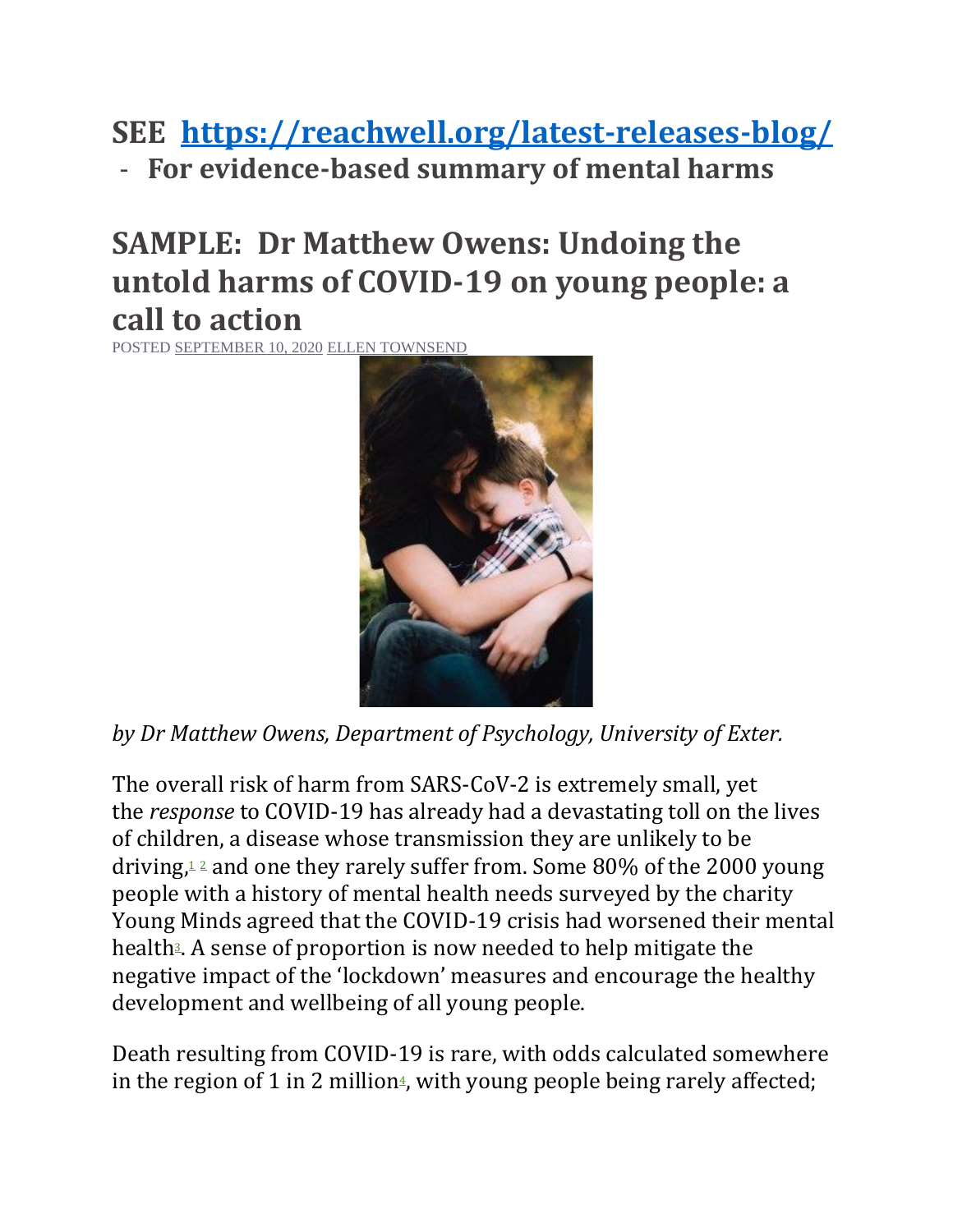the risk of mortality is moderated sharply by advancing years such that, compared to young people (0-19), being 80 years old or over increases the odds of death more than 80-fold $\frac{1}{2}$ . For young people, however, the risk is vanishingly small, smaller for example than death caused by unintentional injury<sup> $\epsilon$ </sup>. A recent study on hospital admissions published in the *British Medical Journal* reported that in fact no healthy child had died from the disease and that there had been just six  $(1\%)$  child deaths<sup>2</sup>. Deaths of children are, of course, always tragic and also traumatic for family and loved ones. However, it is important to note that the six children who sadly died were untypical in that they were suffering from profound and complex pre-existing morbidities.

It is also important to remind ourselves of some potentially good news (despite a daily bombardment of messages in the media to the contrary). That is, we are not currently living in a COVID-19 epidemic in the UK (defined as 20 cases per 10,000 or 0.2%). We are now seeing levels several times lower than this ( $0.05\%$  $0.05\%$  $0.05\%$  and less than  $0.1\%$  since June)  $\frac{8}{3}$ . At the time of writing there were only 472 patients in hospital in England with COVID-19, compared with 17,172 at the height of the epidemic  $(12<sup>th</sup>$  of April 2020[\)](https://coronavirus.data.gov.uk/healthcare)<sup>2</sup>, a 97% reduction. This means that currently there is no 'second wave' of hospitalisation and deaths despite an uptick in cases, which may simply be a product of increased testing  $\mathfrak{10}$  $\mathfrak{10}$  $\mathfrak{10}$ . The history of respiratory illness epidemics suggests that whether further COVID-19 waves will materialise and how severe they might be is far from certain<sup>[11](https://www.cebm.net/covid-19/covid-19-epidemic-waves/)</sup>. For now, we must recognise that increased positive test results for SARS-CoV-2 will not *necessarily* lead to new epidemic levels of hospitalisations and deaths.

Although the risk posed by SARS-CoV-2 is very low, there is unfortunately already a wealth of evidence suggesting that the lockdown is causing untold harms to children and young people. Compared to other age groups, children's mental health has deteriorated the most during this time<sup>[12](https://www.thelancet.com/journals/lanpsy/article/PIIS2215-0366(20)30308-4/fulltext)</sup> <sup>[13](https://www.medrxiv.org/content/10.1101/2020.06.16.20133116v1)</sup> <sup>[14](https://www.health.org.uk/publications/long-reads/generation-covid-19)</sup>, which may also cause long-term damage<sup>[15](https://jaacap.org/article/S0890-8567(20)30337-3/fulltext)</sup>. In addition, reported physical abuse to children rose by half during the lockdown<sup>[16](https://www.theguardian.com/society/2020/aug/25/physical-abuse-older-children-soared-lockdown-says-nspcc)</sup>, children's physical conditions have worsened through delayed presentation to services $\mathcal{I}$  and most pupils are thought by